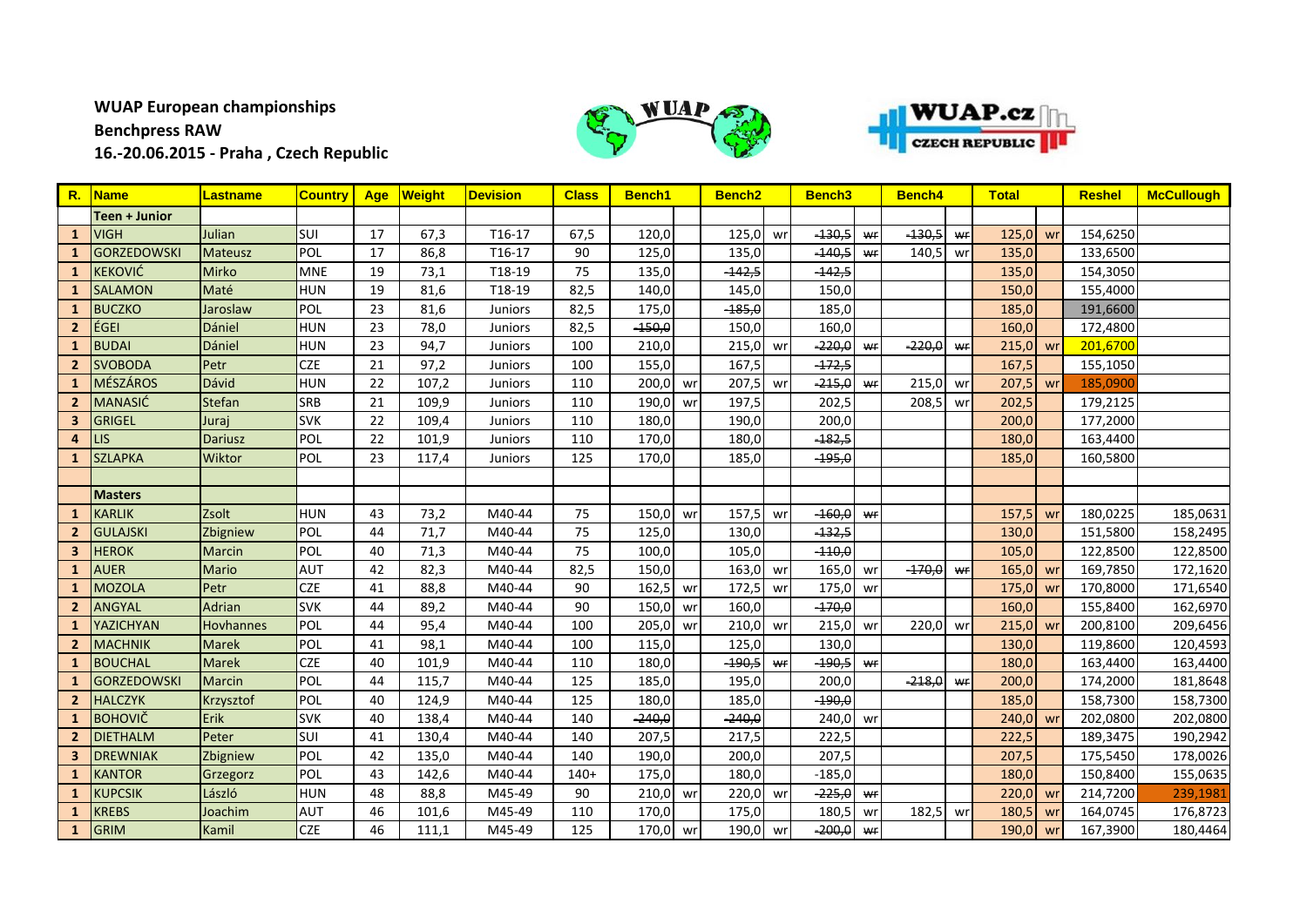| $\mathbf{1}$            | <b>MÉSZÁROS</b>    | Laszlo         | <b>HUN</b> | 46              | 133,9 | M45-49         | 140    | 270,0    | wr | 280,0    | wr |          |    |          |    | 280,0 | wr | 237,1600 | 255,6585 |
|-------------------------|--------------------|----------------|------------|-----------------|-------|----------------|--------|----------|----|----------|----|----------|----|----------|----|-------|----|----------|----------|
| $\mathbf{1}$            | <b>TOTH</b>        | Zsolt          | <b>HUN</b> | 45              | 140,1 | M45-49         | $140+$ | 190,0    | wr | 202,5    | wr | 212,5    | wr | $-215,0$ | wr | 212,5 | wr | 178,5000 | 189,2100 |
| $\overline{2}$          | <b>KOT</b>         | Jerzy          | POL        | 46              | 144,7 | M45-49         | $140+$ | 150,0    | wr |          |    |          |    |          |    | 150,0 |    | 125,4000 | 135,1812 |
| $\mathbf{1}$            | <b>SUK</b>         | Milan          | <b>CZE</b> | 52              | 81,8  | M50-54         | 82,5   | 142,5    |    | 147,5    | wr | 152,0    | wr | 155,0    | wr | 152,0 | wr | 157,1680 | 186,5584 |
| $\overline{2}$          | <b>POMMERENKE</b>  | Fred           | <b>GER</b> | 53              | 81,0  | M50-54         | 82,5   | 120.0    |    | 125.0    |    | $-127,5$ |    |          |    | 125,0 |    | 130,5000 | 157,5135 |
| 1                       | <b>SILBERBAUER</b> | Helmut         | <b>AUT</b> | 50              | 88,6  | M50-54         | 90     | 130,0    | wr | 140,0    | wr | $-145,0$ | wr | 145,0    | wr | 140,0 | wr | 136,9200 | 157,4580 |
| $\mathbf{1}$            | <b>KADÁK</b>       | Peter          | <b>SVK</b> | 52              | 99,3  | M50-54         | 100    | 115,0    | wr | 120,0    | wr | 125,0    | wr | $-127,5$ | wr | 125,0 | wr | 114,6250 | 136,0599 |
| $\mathbf{1}$            | <b>BRAUNER</b>     | Tamás          | <b>HUN</b> | 54              | 104,0 | M50-54         | 110    | 175,0    |    | 182,5    |    | 187,5    | wr |          |    | 187,5 | wr | 168,9375 | 207,4552 |
| $\overline{2}$          | <b>KLIMO</b>       | Peter          | <b>SVK</b> | 54              | 104,3 | M50-54         | 110    | 140,0    |    | 150,0    |    | 155,0    |    |          |    | 155,0 |    | 139,3450 | 171,1157 |
| $\overline{\mathbf{3}}$ | <b>GOLUS</b>       | Witold         | <b>SWE</b> | $\overline{53}$ | 100,6 | $M50-54$       | 110    | 80,0     |    | 85,0     |    | 90,0     |    |          |    | 90,0  |    | 82,0800  | 99,0706  |
| $\mathbf{1}$            | <b>HÁJEK</b>       | Jiří           | <b>CZE</b> | 52              | 124,5 | M50-54         | 125    | $-165,0$ |    | 165,0    |    | 175,0    |    |          |    | 175,0 |    | 150,1500 | 178,2280 |
| $\overline{2}$          | <b>SÓVÁGO</b>      | Mihály         | <b>HUN</b> | 51              | 118,8 | M50-54         | 125    | 140,0    |    | 150,0    |    | $-155,0$ |    |          |    | 150,0 |    | 129,9000 | 149,3850 |
| $\mathbf{1}$            | <b>VEZMAR</b>      | Milan          | <b>SRB</b> | 59              | 81,3  | M55-59         | 82,5   | 117,5    |    | 122,5    | wr | 127,5    | wr |          |    | 127,5 | wr | 132,4725 | 178,8379 |
| $\overline{2}$          | LEŚNIEWSKI         | Zdzislaw       | POL        | 56              | 81,1  | M55-59         | 82,5   | 82,5     |    | 87,5     |    | $-90,0$  |    |          |    | 87,5  |    | 91,0875  | 115,9544 |
| $\mathbf{1}$            | <b>KUTZSCH</b>     | Frank          | <b>GER</b> | 59              | 88,1  | M55-59         | 90     | 150,0    |    | 157,5    |    | 160,0    |    | $-165,5$ | wr | 160,0 |    | 156,9600 | 211,8960 |
| -1                      | <b>WRÓBEL</b>      | Wieslaw        | POL        | 57              | 98,1  | M55-59         | 100    | 140,0    |    | 143,0    | wr | $-147,0$ | wr | $-147,5$ | wr | 143,0 | wr | 131,8460 | 171,0043 |
| $\mathbf{1}$            | <b>KALIŇSKI</b>    | Antoni         | POL        | 61              | 66,7  | M60-64         | 67,5   | 105,0    |    | 110,0    |    | 112,5    | wr |          |    | 112,5 | wr | 140,8500 | 198,5985 |
| $\mathbf{1}$            | <b>HOJKA</b>       | <b>Bernard</b> | POL        | 63              | 74,9  | M60-64         | 75     | 80,0     |    | 87,0     | wr | $-90,0$  | wr |          |    | 87,0  | wr | 97,1790  | 139,9378 |
| $\mathbf{1}$            | JÓŹWIK             | Waldemar       | POL        | 62              | 98,1  | M60-64         | 100    | 85,0     |    | 90,0     |    | 95,0     |    |          |    | 95,0  |    | 87,5900  | 126,1296 |
| $\mathbf{1}$            | <b>BÁTIK</b>       | Vladimír       | <b>SVK</b> | 62              | 105,7 | M60-64         | 110    | 125,0    |    | 140,0    |    | 150,5    | wr |          |    | 150,5 | wr | 134,8480 | 194,1811 |
| $\overline{2}$          | LEIBL              | Karel          | <b>CZE</b> | 60              | 109,8 | M60-64         | 110    | 110,0    |    | 120,0    |    |          |    |          |    | 120,0 |    | 106,2000 | 146,5560 |
| 1                       | <b>HAKL</b>        | Josef          | <b>CZE</b> | 64              | 113,2 | M60-64         | 125    | 160,0    | wr | $-165,0$ | wr | $-165,0$ | wr |          |    | 160,0 | wr | 140,1600 | 210,3802 |
|                         | PÉTER              | Jozef          | <b>SVK</b> | 64              | 115,4 | M60-64         | 125    | $-165,0$ | wr | $-165,0$ | wr | $-165,0$ | WF |          |    |       |    |          |          |
| 1                       | <b>PALYUK</b>      | Ivan           | <b>UKR</b> | 65              | 88,8  | M65-69         | 90     | 140,0    |    | 150,0    | wr | 156,0    | wr |          |    | 156,0 | wr | 152,2560 | 233,4084 |
| $\overline{2}$          | <b>ESSER</b>       | František      | <b>CZE</b> | 69              | 88,2  | M65-69         | 90     | 120,0    |    | 130,0    |    | $-135,0$ |    |          |    | 130,0 |    | 127,5300 | 212,2099 |
| 1                       | <b>DIMIĆ</b>       | Dragomir       | SRB        | 66              | 92,8  | M65-69         | 100    | 135,0    | wr | 140,0    | wr | 145,0    | wr |          |    | 145,0 | wr | 137,4600 | 215,1249 |
| $\overline{2}$          | <b>BUCZYŃSKI</b>   | Jacenty        | POL        | 67              | 97,1  | M65-69         | 100    | 85,0     |    | 90,0     |    | $-95,0$  |    |          |    | 90,0  |    | 83,3400  | 133,0940 |
| $\mathbf{1}$            | <b>VIGH</b>        | Endre          | SUI        | 70              | 74,5  | M70-74         | 75     | 97,5     |    | 102,5    |    | $-105,5$ | wr | $-105,5$ | wr | 102,5 |    | 115,2100 | 195,8570 |
| $\overline{2}$          | <b>FONYÓDI</b>     | György         | HUN        | 72              | 71,1  | M70-74         | 75     | 70,0     |    | 75,0     |    | 80,0     |    |          |    | 80,0  |    | 93,9200  | 167,1776 |
| -1                      | RÉZ                | István         | <b>HUN</b> | 72              | 78,8  | M70-74         | 82,5   | 110,0    |    | 120,0    |    | 125,0    |    |          |    | 125,0 |    | 133,2500 | 237,1850 |
| $\overline{2}$          | <b>KUBACKI</b>     | Sylwester      | POL        | 70              | 84,0  | M70-74         | 90     | 77,5     |    | 80,0     |    | $-82,5$  |    |          |    | 80,0  |    | 81,2000  | 138,0400 |
| $\mathbf{1}$            | ORLOWSKI           | Miroslav       | POL        | 71              | 97,6  | M70-74         | 100    | 130,0    |    | 135,0    |    | $-140,5$ | Wf |          |    | 135,0 |    | 124,7400 | 217,0476 |
| $\mathbf{1}$            | <b>KUHLMEY</b>     | Hansjürgen     | <b>GER</b> | 73              | 121,6 | M70-74         | 125    | 110,0    | wr | $-120,0$ | wr | $-120,0$ | wr |          |    | 110,0 | wr | 94,7100  | 172,3722 |
| $\mathbf{1}$            | <b>TRICHLIN</b>    | Erwin          | <b>AUT</b> | 76              | 64,3  | M75-79         | 67,5   | 90,0     | wr | 95,0     | wr | $-97,5$  | wr | 97,5     | wr | 95,0  | wr | 123,5000 | 239,5900 |
| $\mathbf{1}$            | <b>MEYERHOFER</b>  | Gerd           | <b>GER</b> | 77              | 77,5  | M75-79         | 82,5   | 60,0     |    | 66,0     | wr | 67,5     | wr |          |    | 67,5  | wr | 73,1700  | 144,8766 |
|                         |                    |                |            |                 |       |                |        |          |    |          |    |          |    |          |    |       |    |          |          |
|                         | <b>Women</b>       |                |            |                 |       |                |        |          |    |          |    |          |    |          |    |       |    |          |          |
| $\mathbf{1}$            | PAVLÍKOVÁ          | Denisa         | <b>CZE</b> | 21              | 58,2  | <b>Juniors</b> | 60     | 47,5     |    | 50,0     |    | $-52,5$  |    |          |    | 50,0  |    | 91,5000  |          |
| $\mathbf{1}$            | ANDRZEJEWSKA       | Anna           | POL        | 22              | 63,6  | Juniors        | 67,5   | 50,0     |    | 55,0     |    | 57,5     |    | $-60,0$  | Wľ | 57,5  |    | 97,9225  |          |
| $\mathbf{1}$            | <b>HAŁAS</b>       | Małgorzata     | POL        | 28              | 55,9  | Open           | 56     | 100,0    |    | 105,0    |    | 110,0 wr |    |          |    | 110,0 | wr | 209,5500 |          |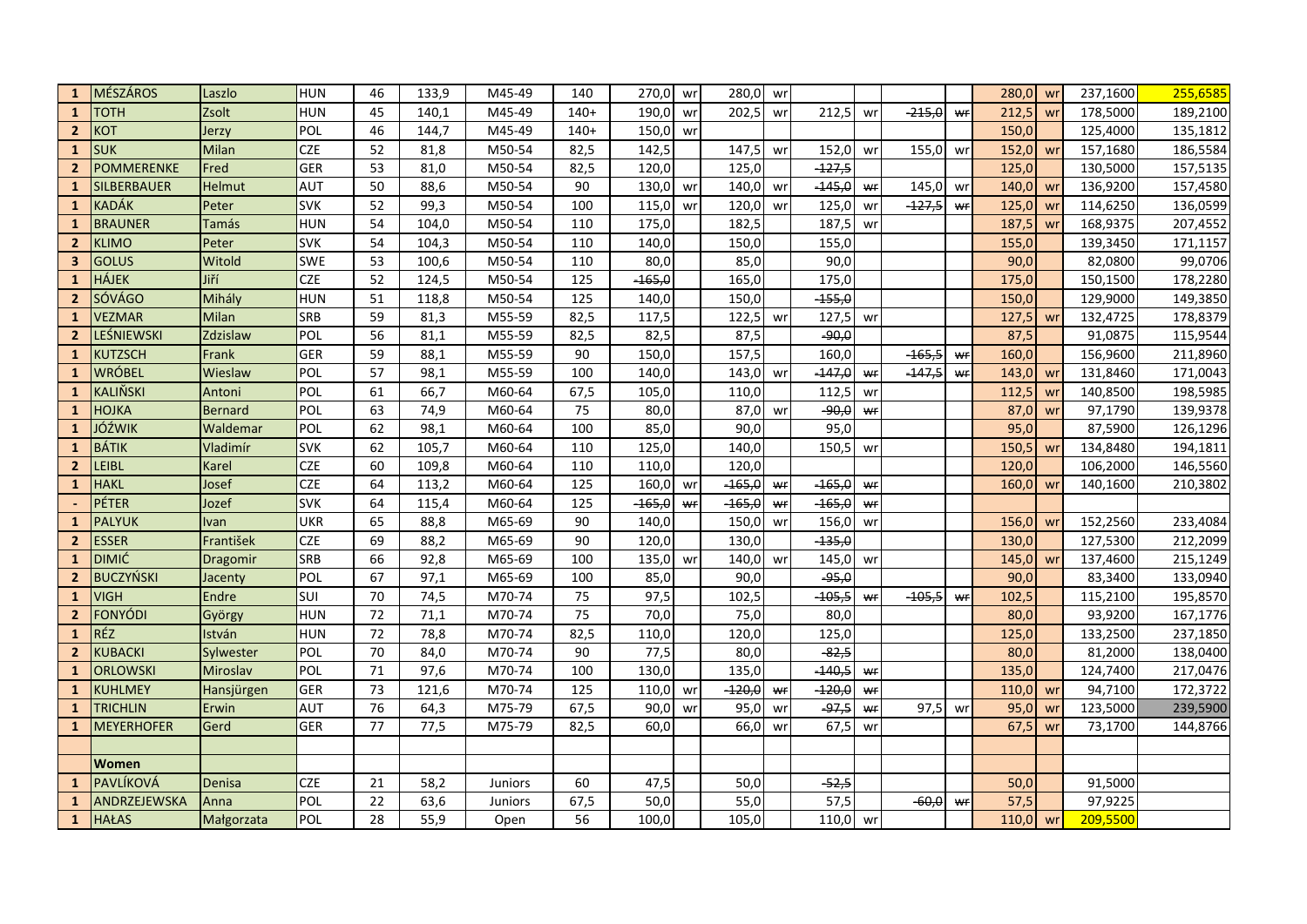| $\overline{2}$ | KACZOROWSKA             | Honorata       | POL        | 29 | 62,3  | Open       | 67,5   | 90,0     |    | 95,0     |    | 100,0    |    |          |    | 100,0      |    | 172,5000 |  |
|----------------|-------------------------|----------------|------------|----|-------|------------|--------|----------|----|----------|----|----------|----|----------|----|------------|----|----------|--|
| $\mathbf{1}$   | <b>KRENN</b>            | Daria          | <b>AUT</b> | 40 | 66,0  | M40-44     | 67,5   | 110,0    |    | $-115,0$ |    |          |    |          |    | 110,0      |    | 183,0400 |  |
| $\mathbf{1}$   | DVORSKÁ                 | Irena          | <b>CZE</b> | 41 | 80,6  | M40-44     | 82,5   | 80,0     |    | 95,0     |    | $-105,0$ |    |          |    | 95,0       |    | 141,5500 |  |
| 1              | LEIBLOVÁ                | Libuše         | <b>CZE</b> | 54 | 85,3  | M50-54     | 90     | 100,0    | wr | 110,0    | wr | $-117,5$ | wr |          |    | 110,0      | wr | 159,3900 |  |
| $\mathbf{1}$   | <b>WITTE</b>            | Gisela         | <b>GER</b> | 57 | 76,1  | M55-59     | 82,5   | 52,5     |    | 62,5     |    | 72,5     | wr |          |    | 72,5       | wr | 110,9975 |  |
|                |                         |                |            |    |       |            |        |          |    |          |    |          |    |          |    |            |    |          |  |
|                | <b>Open + Submaster</b> |                |            |    |       |            |        |          |    |          |    |          |    |          |    |            |    |          |  |
| $\mathbf{1}$   | <b>SKRZYŇSKI</b>        | Dominik        | POL        | 39 | 67,4  | Open       | 67,5   | 180,0    | wr | 190,0    | wr | 195,0    | wr | $-200,0$ | wr | 195,0      | wr | 241,2150 |  |
| $\mathbf{2}$   | <b>DITTRICH</b>         | Ivo            | <b>CZE</b> | 36 | 66,9  | Open       | 67,5   | 120,0    |    | $-130,0$ |    |          |    |          |    | 120,0      |    | 149,5200 |  |
| $\mathbf{1}$   | <b>MANDIĆ</b>           | Mladen         | <b>SRB</b> | 26 | 74,9  | Open       | 75     | 150,0    |    | 155,0    |    | $-160,0$ |    |          |    | 155,0      |    | 173,1350 |  |
| $\mathbf{2}$   | <b>HOJKA</b>            | <b>Bernard</b> | <b>POL</b> | 62 | 74,5  | Open       | 75     | $-80,0$  |    | 80,0     |    | $-90,0$  |    |          |    | 80,0       |    | 89,9200  |  |
| $\mathbf{1}$   | <b>CSALAMI</b>          | Norbert        | <b>HUN</b> | 28 | 80,6  | Open       | 82,5   | 140,0    |    | 145,0    |    | $-150,0$ |    |          |    | 145,0      |    | 151,6700 |  |
| $\mathbf{1}$   | <b>JEZIERSKI</b>        | Piotr          | POL        | 30 | 89,0  | Open       | 90     | 180,0    |    | 190,0    |    | 200,0    |    |          |    | 200,0      |    | 195,2000 |  |
| $\overline{2}$ | <b>STEINER</b>          | <b>Mathias</b> | SUI        | 27 | 88,4  | Open       | 90     | 165,0    |    | 170,0    |    | 175,0    |    |          |    | 175,0      |    | 171,3250 |  |
| $\mathbf{1}$   | <b>OLÁH</b>             | Ákos           | <b>HUN</b> | 26 | 98,7  | Open       | 100    | 210,5    | wr | $-220,0$ | wr | $-222,5$ | wr |          |    | 210,5      | wr | 193,6600 |  |
| $\mathbf{2}$   | <b>SÁNDOR</b>           | Lukács         | <b>HUN</b> | 30 | 99,1  | Open       | 100    | 175,0    |    | 182,5    |    | 187,5    |    |          |    | 187,5      |    | 172,1250 |  |
| $\mathbf{3}$   | MACHNIK                 | <b>Marek</b>   | POL        | 41 | 98,3  | Open       | 100    | 115,0    |    | 125,0    |    | 130,0    |    |          |    | 130,0      |    | 119,7300 |  |
|                | MACUDZINSKI             | Arkadiusz      | POL        | 34 | 91,3  | Open       | 100    | $-190,0$ |    | $-190,0$ |    | $-190,0$ |    |          |    | 0,0        |    | 0,0000   |  |
| $\mathbf{1}$   | KATONA                  | Gábor          | <b>HUN</b> | 24 | 107,5 | Open       | 110    | 240,0    |    | 250,0    | wr | $-255,0$ | wr |          |    | 250,0      | wr | 222,7500 |  |
| $\overline{2}$ | <b>SCHREINER</b>        | Manuel         | <b>AUT</b> | 25 | 104,0 | Open       | 110    | 190,0    |    | 207,5    |    | $-217,5$ |    |          |    | 207,5      |    | 186,9575 |  |
| $\mathbf{3}$   | <b>OERTIG</b>           | Daniel         | SUI        | 31 | 103,5 | Open       | 110    | $-205,0$ |    | $-205,0$ |    | 205,0    |    |          |    | 205,0      |    | 185,1150 |  |
| 4              | <b>CELIŃSKI</b>         | Krzysztof      | POL        | 30 | 102,2 | Open       | 110    | $-197,5$ |    | $-197,5$ |    | 197,5    |    |          |    | 197,5      |    | 179,1325 |  |
| $\mathbf{1}$   | <b>REJEK</b>            | Artur          | POL        | 43 | 111,9 | Open       | 125    | 230,0    |    | 240,0    |    | 245,0    |    | 245,5    | wr | 245,0      |    | 215,3550 |  |
| $\overline{2}$ | <b>MARIAN</b>           | David          | <b>POL</b> | 25 | 119,9 | Open       | 125    | 230,0    |    | $-242,5$ |    | $-245,0$ |    |          |    | 230,0      |    | 198,7200 |  |
| 3              | <b>DRESSLER</b>         | Jindřich       | <b>CZE</b> | 37 | 112,2 | Open       | 125    | 210,0    |    | 220,0    |    | $-230,0$ |    |          |    | 220,0      |    | 193,3800 |  |
| 4              | <b>KARCSÁK</b>          | Attila         | <b>HUN</b> | 33 | 110,8 | Open       | 125    | 212,5    |    | $-220,0$ |    | $-220,0$ |    |          |    | 212,5      |    | 187,4250 |  |
| 5              | <b>VALLA</b>            | <b>Bálint</b>  | <b>HUN</b> | 24 | 115,9 | Open       | 125    | 202,5    |    | 207,5    |    | $-212,5$ |    |          |    | 207,5      |    | 180,7325 |  |
| 6              | <b>GORZEDOWSKI</b>      | Marcin         | <b>POL</b> | 44 | 116,8 | Open       | 125    | 200,0    |    | $-205,0$ |    |          |    |          |    | 200,0      |    | 173,8000 |  |
| $\overline{7}$ | <b>HLAVÁČEK</b>         | Pavel          | <b>CZE</b> | 36 | 120,2 | Open       | 125    | 190,0    |    | $-200,0$ |    | 200,0    |    |          |    | 200,0      |    | 172,8000 |  |
| 8              | PELSŐCZI                | Jozsef         | <b>HUN</b> | 39 | 123,6 | Open       | 125    | 160,0    |    | 167,5    |    | $-170,0$ |    |          |    | 167,5      |    | 143,8825 |  |
| $\mathbf{1}$   | <b>CHAŁAJ</b>           | <b>Bartosz</b> | POL        | 27 | 129,4 | Open       | 140    | 230,0    |    | 235,0    |    | $-251,0$ | wr |          |    | 235,0      |    | 200,2200 |  |
| $\overline{2}$ | <b>HAVRDA</b>           | Jiří           | <b>CZE</b> | 40 | 139,8 | Open       | 140    | 210,0    |    | 232,5    |    | $-250,5$ | wr |          |    | 232,5      |    | 195,3000 |  |
| $\mathbf{1}$   | SAVIĆ                   | Rade           | <b>SRB</b> | 31 | 148,9 | Open       | $+140$ | 260,0    | wr | 265,0    | wr | $-270,0$ | Wf |          |    | $265,0$ wr |    | 220,2150 |  |
| $\mathbf{2}$   | <b>OZDOBIŃSKI</b>       | <b>Dominik</b> | POL        | 28 | 163,5 | Open       | $+140$ | 145,0    |    | $-155,0$ |    | $-155,0$ |    |          |    | 145,0      |    | 119,1900 |  |
| $\mathbf{1}$   | BALÁŽIK                 | Pavel          | <b>SVK</b> | 35 | 54,6  | Submasters | 56     | 87,5     | wr | $-95,0$  | wr | $-95,0$  | wr |          |    | 87,5       | wr | 144,8125 |  |
| $\mathbf{1}$   | <b>SZYPULA</b>          | Patryk         | POL        | 35 | 88,5  | Submasters | 90     | 200,0    |    | 205,0    | wr | 210,0    | wr |          |    | 210,0      | wr | 205,5900 |  |
| $\overline{2}$ | <b>DREWNIANY</b>        | Grzegorg       | <b>POL</b> | 38 | 89,2  | Submasters | 90     | 135,0    |    | 140,0    |    | 145,0    |    |          |    | 145,0      |    | 141,2300 |  |
| $\mathbf{1}$   | MACEÁŠIK                | Petr           | <b>CZE</b> | 39 | 98,6  | Submasters | 100    | 200,0    |    | 210,0    |    | $-220,0$ |    |          |    | 210,0      |    | 193,2000 |  |
| 2 <sup>2</sup> | <b>KANCLERZ</b>         | Robert         | POL        | 37 | 91,5  | Submasters | 100    | $-185,0$ |    | 185,0    |    | $-190,0$ |    |          |    | 185,0      |    | 177,2300 |  |
| 3 <sup>1</sup> | NAMEŠPETRA              | <b>Marek</b>   | <b>SVK</b> | 37 | 96,9  | Submasters | 100    | 165,0    |    | 170,0    |    | 175,0    |    |          |    | 175,0      |    | 162,2250 |  |